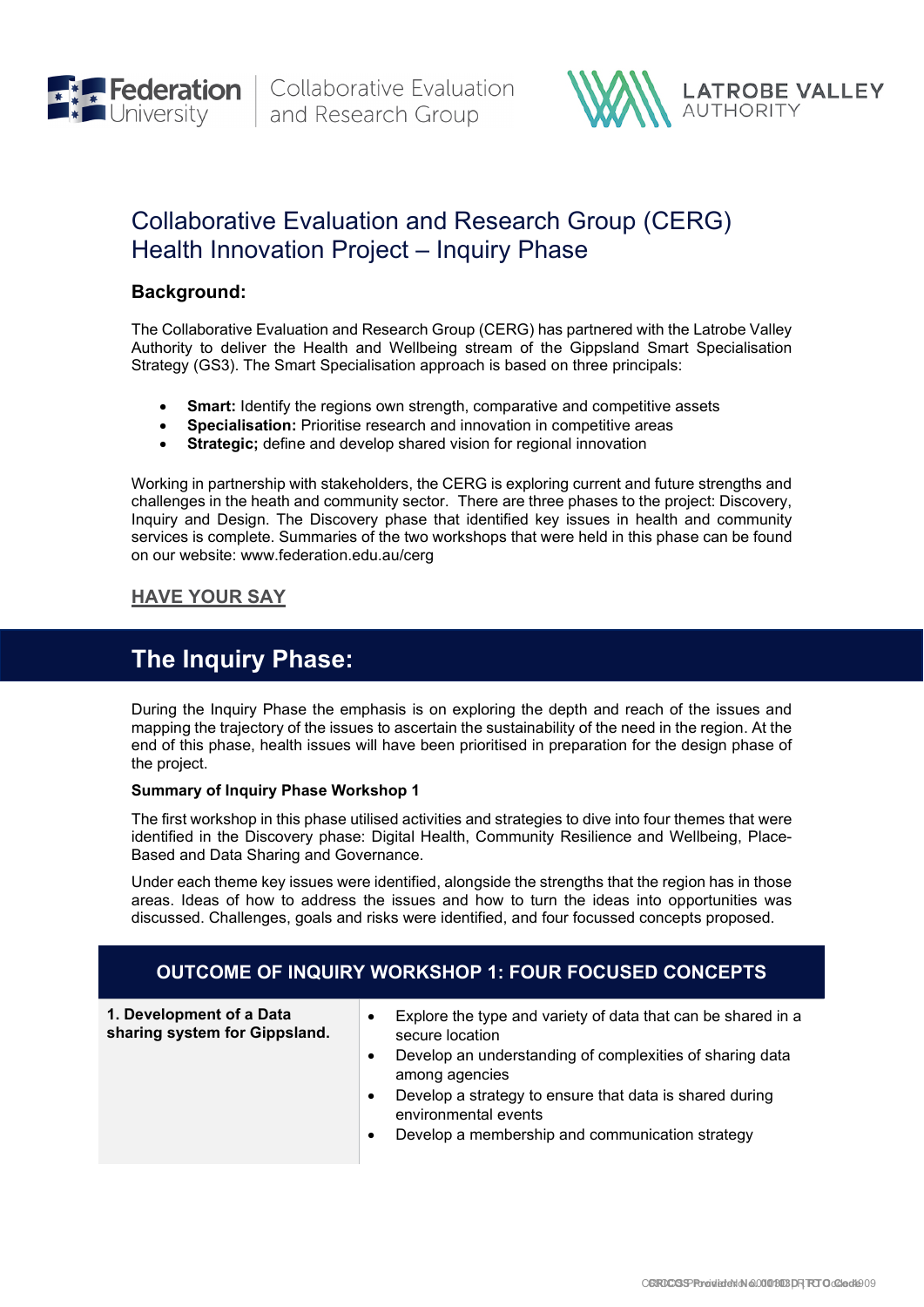

**Contract Contract Contract** 



| 2. Town centric approach to<br>improve health initiatives that<br>incorporates a whole of<br>community engagement<br>strategy.                             | Multifocal approach to health and wellbeing activities that<br>$\bullet$<br>build upon existing community initiatives and test and try new<br>ways of empowering residents to work together in<br>partnership with health agencies.                                             |
|------------------------------------------------------------------------------------------------------------------------------------------------------------|---------------------------------------------------------------------------------------------------------------------------------------------------------------------------------------------------------------------------------------------------------------------------------|
| 3. Develop a model to connect<br>health services to the needs of<br>individuals working towards<br>better health outcomes                                  | Build a shared understanding of good health within<br>$\bullet$<br>individual communities<br>Provide residents with an early intervention mechanism<br>$\bullet$                                                                                                                |
| 4. Develop of a digital health hub<br>in a rural / remote township that<br>will address the inequalities to<br>health service delivery for that<br>region. | Pilot a digital health hub model in a single township / region<br>$\bullet$<br>Develop a sustainable model for future funding<br>$\bullet$<br>Develop / Strengthen relationships with a central health<br>$\bullet$<br>provider which will support the digital health hub model |

# **Next steps:**

## **Inquiry Phase Workshop 2**

The next workshop will explore the four concepts identified in depth against the three Smart Specialisation principles: Smart, Specialised and Strategic. The workshop will be held in Morwell and repeated in Sale.

The Workshops will be held on:

| <b>MORWELL</b>                                             | <b>SALE</b>                                                |  |  |
|------------------------------------------------------------|------------------------------------------------------------|--|--|
| <b>Date:</b> Monday 4 <sup>th</sup> April                  | Date: Wednesday 6th April                                  |  |  |
| <b>Time:</b> 10.00am - 1pm (Networking Lunch)<br>Included) | <b>Time:</b> 10.00am - 1pm (Networking Lunch)<br>Included) |  |  |
| <b>Venue: Morwell Innovation Centre, Morwell</b>           | <b>Venue: TBA: Sale</b>                                    |  |  |
| <b>Registration:</b>                                       |                                                            |  |  |
| Workshop Inquiry Phase Workshop 2                          |                                                            |  |  |